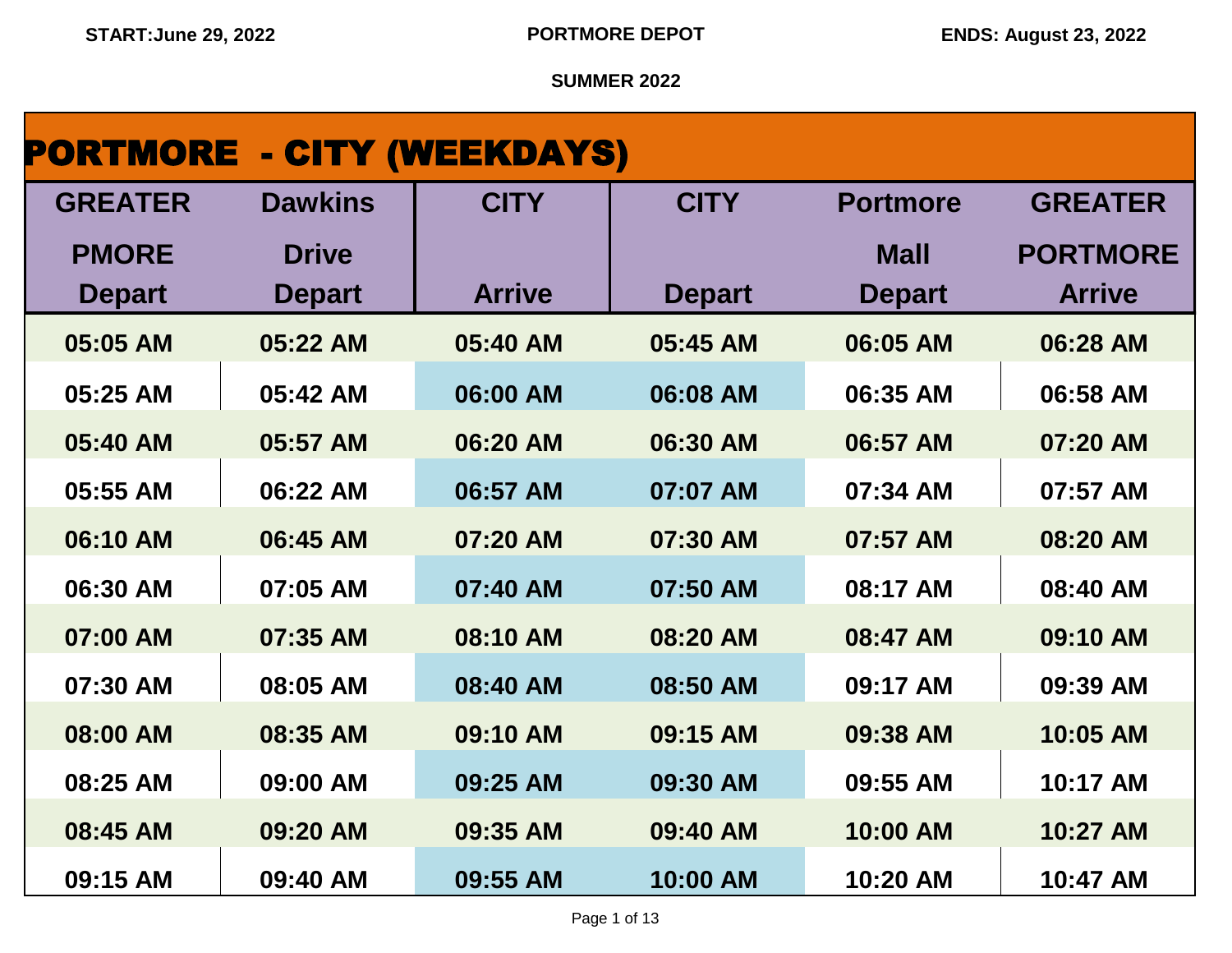| 09:45 AM | 10:05 AM | 10:20 AM | 10:30 AM | 10:50 AM | 11:17 AM |
|----------|----------|----------|----------|----------|----------|
| 09:55 AM | 10:15 AM | 10:30 AM | 10:40 AM | 11:00 AM | 11:27 AM |
| 10:05 AM | 10:25 AM | 10:40 AM | 10:45 AM | 11:05 AM | 11:40 AM |
| 10:20 AM | 10:40 AM | 10:55 AM | 11:00 AM | 11:20 AM | 11:55 AM |
| 10:30 AM | 10:50 AM | 11:05 AM | 11:15 AM | 11:35 AM | 12:02 PM |
| 10:50 AM | 11:10 AM | 11:25 AM | 11:35 AM | 11:55 AM | 12:28 PM |
| 11:20 AM | 11:40 AM | 11:55 AM | 12:05 PM | 12:25 PM | 12:58 PM |
| 11:30 AM | 11:50 AM | 12:05 PM | 12:15 PM | 12:35 PM | 01:08 PM |
| 11:45 AM | 12:05 PM | 12:25 PM | 12:30 PM | 12:50 PM | 01:23 PM |
| 12:00 PM | 12:20 PM | 12:40 PM | 12:45 PM | 01:05 PM | 01:38 PM |
| 12:05 PM | 12:25 PM | 12:40 PM | 12:50 PM | 01:15 PM | 01:48 PM |
| 12:35 PM | 12:55 PM | 01:10 PM | 01:20 PM | 01:45 PM | 02:18 PM |
| 01:05 PM | 01:25 PM | 01:40 PM | 01:50 PM | 02:15 PM | 02:48 PM |
| 01:20 PM | 01:40 PM | 01:55 PM | 02:05 PM | 02:30 PM | 03:03 PM |
| 01:35 PM | 01:55 PM | 02:10 PM | 02:20 PM | 02:45 PM | 03:18 PM |
| 01:50 PM | 02:10 PM | 02:25 PM | 02:35 PM | 03:00 PM | 03:33 PM |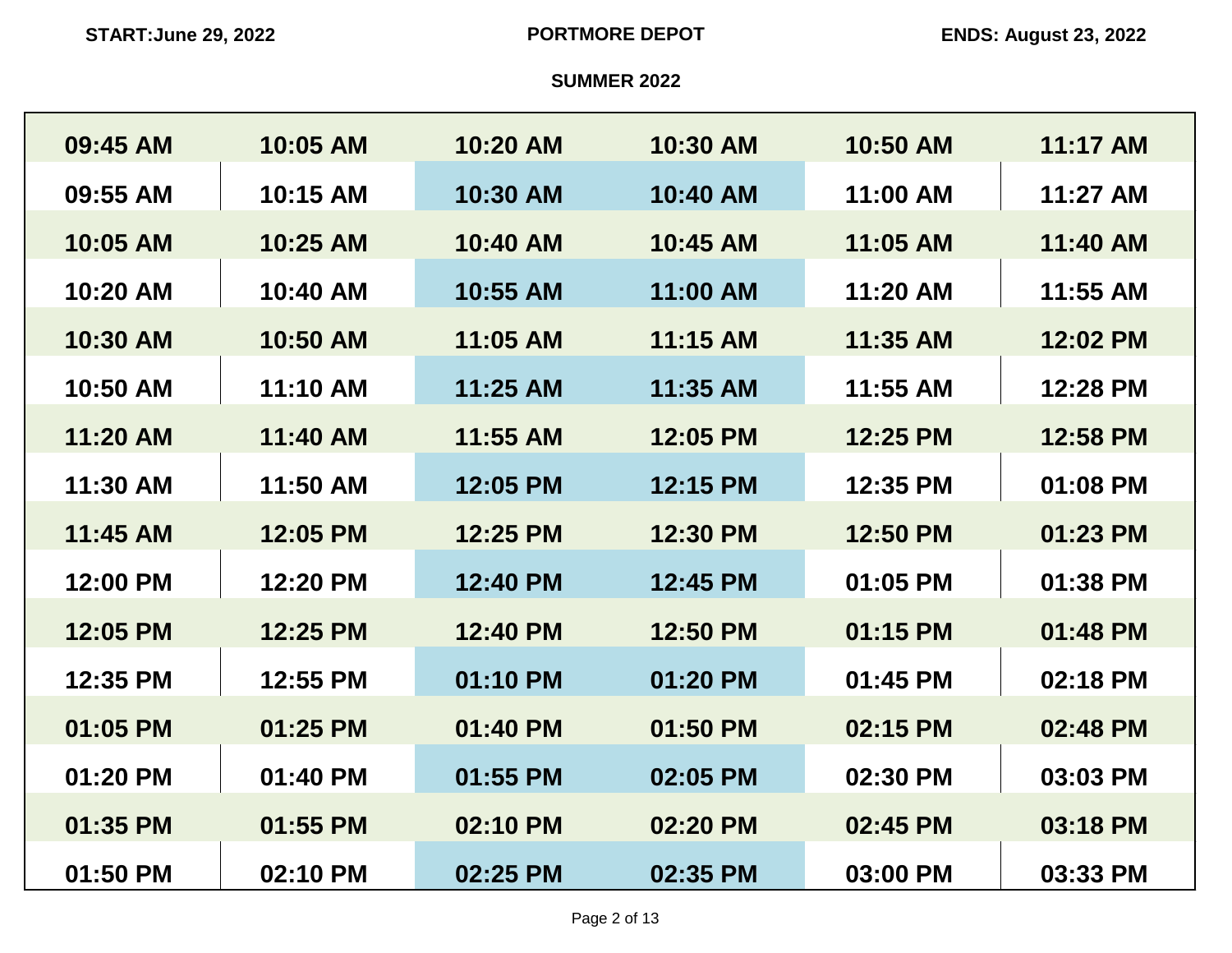| 02:00 PM | 02:20 PM | 02:35 PM | 02:45 PM | 03:10 PM | 03:43 PM |
|----------|----------|----------|----------|----------|----------|
| 02:30 PM | 02:50 PM | 03:05 PM | 03:15 PM | 03:40 PM | 04:13 PM |
| 03:00 PM | 03:20 PM | 03:35 PM | 03:40 PM | 04:10 PM | 04:55 PM |
| 03:30 PM | 03:50 PM | 04:05 PM | 04:15 PM | 04:45 PM | 05:30 PM |
| 03:45 PM | 04:05 PM | 04:20 PM | 04:30 PM | 05:00 PM | 05:45 PM |
| 03:55 PM | 04:15 PM | 04:30 PM | 04:40 PM | 05:10 PM | 05:55 PM |
| 04:25 PM | 04:45 PM | 05:00 PM | 05:10 PM | 05:40 PM | 06:25 PM |
| 05:00 PM | 05:20 PM | 05:35 PM | 05:45 PM | 06:15 PM | 07:00 PM |
| 05:35 PM | 05:55 PM | 06:10 PM | 06:20 PM | 06:50 PM | 07:35 PM |
| 05:50 PM | 06:10 PM | 06:25 PM | 06:35 PM | 07:05 PM | 07:50 PM |
| 06:00 PM | 06:20 PM | 06:35 PM | 06:45 PM | 07:15 PM | 07:57 PM |
| 06:30 PM | 06:50 PM | 07:05 PM | 07:15 PM | 07:45 PM | 08:24 PM |
| 07:00 PM | 07:20 PM | 07:33 PM | 07:43 PM | 08:13 PM | 08:52 PM |
| 07:35 PM | 07:52 PM | 08:05 PM | 08:15 PM | 08:45 PM | 09:24 PM |
| 08:05 PM | 08:22 PM | 08:35 PM | 08:45 PM | 09:15 PM | 09:54 PM |
| 08:35 PM | 08:50 PM | 09:03 PM | 09:13 PM | 09:38 PM | 10:17 PM |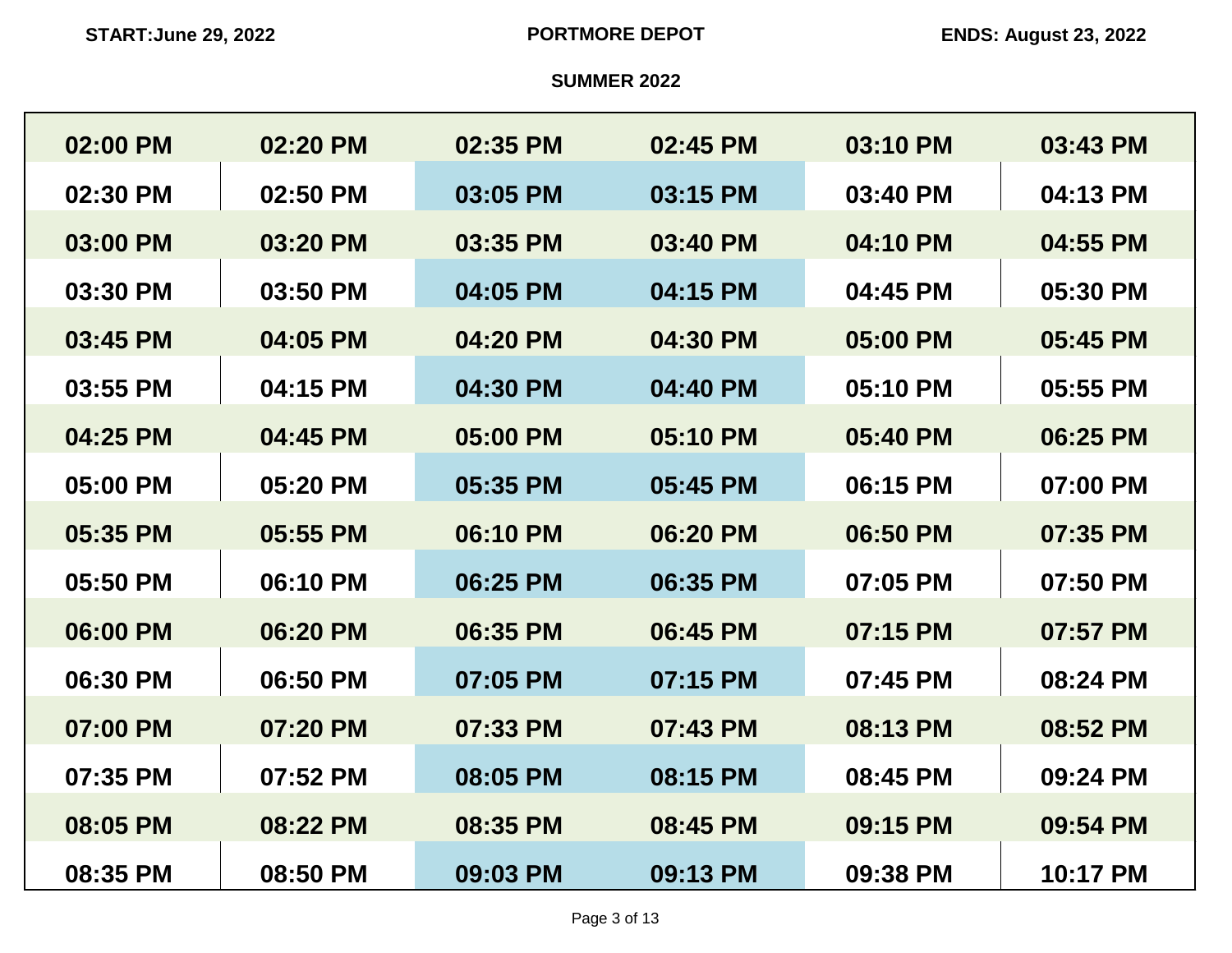| 09:00 PM | 09:15 PM | 09:28 PM | 09:38 PM        | 10:03 PM | 10:42 PM |
|----------|----------|----------|-----------------|----------|----------|
| 09:25 PM | 09:40 PM | 09:53 PM | <b>10:03 PM</b> | 10:28 PM | 11:07 PM |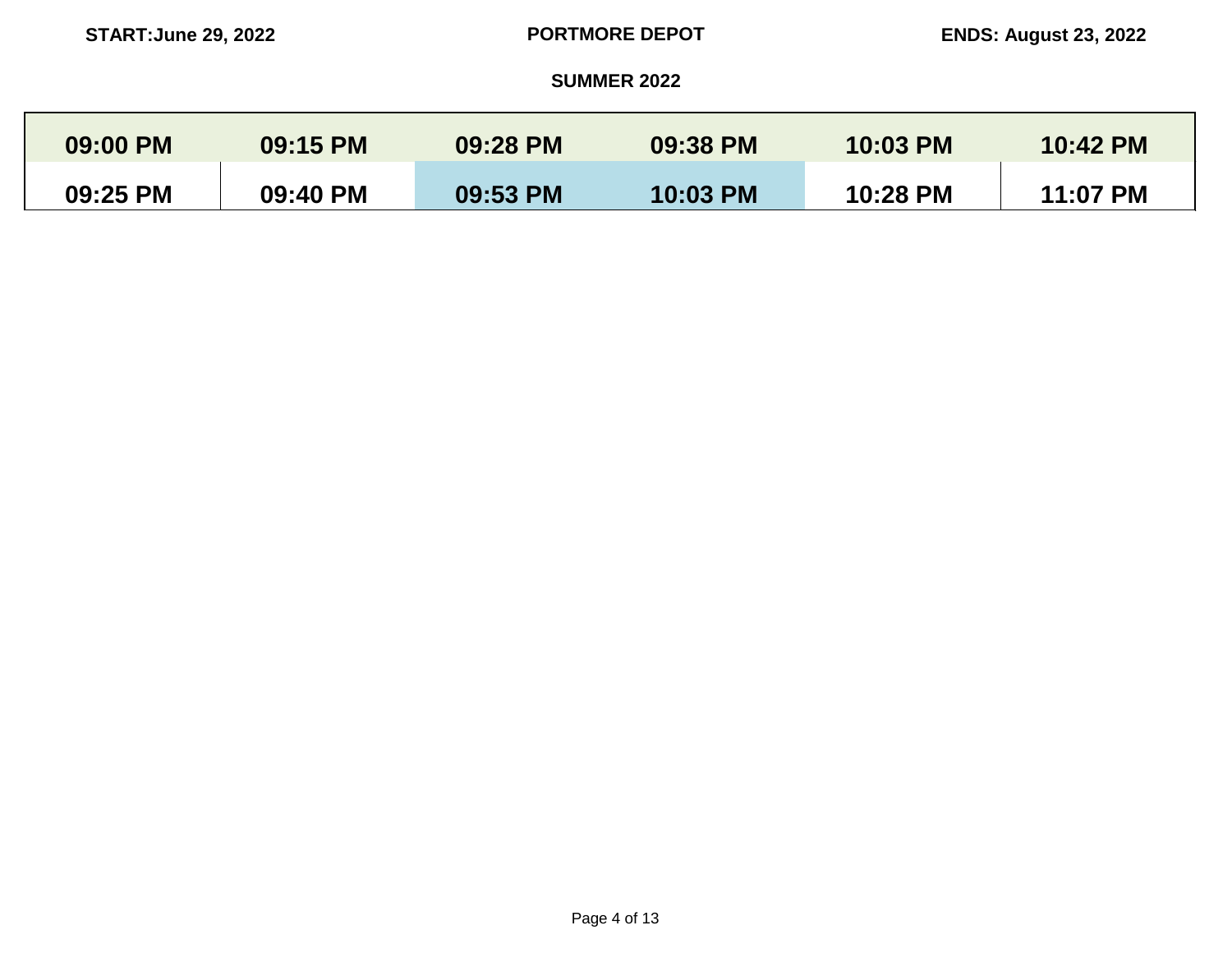# PORTMORE - CITY (SATURDAYS)

| <b>GREATER</b> | <b>Dawkins</b> | <b>CITY</b>   | <b>CITY</b>   | <b>Portmore</b> | <b>GREATER</b>  |
|----------------|----------------|---------------|---------------|-----------------|-----------------|
| <b>PMORE</b>   | <b>Drive</b>   |               |               | <b>Mall</b>     | <b>PORTMORE</b> |
|                |                |               |               |                 |                 |
| <b>Depart</b>  | <b>Depart</b>  | <b>Arrive</b> | <b>Depart</b> | <b>Depart</b>   | <b>Arrive</b>   |
| 04:35 AM       | 04:55 AM       | 05:25 AM      | 05:35 AM      | 05:55 AM        | 06:15 AM        |
| 05:05 AM       | 05:25 AM       | 05:55 AM      | 06:05 AM      | 06:25 AM        | 06:45 AM        |
| 05:30 AM       | 05:50 AM       | 06:20 AM      | 06:25 AM      | 06:45 AM        | 07:05 AM        |
| 05:55 AM       | 06:15 AM       | 06:45 AM      | 06:50 AM      | 07:10 AM        | 07:30 AM        |
| 06:25 AM       | 06:45 AM       | 07:15 AM      | 07:20 AM      | 07:40 AM        | 08:00 AM        |
| 06:50 AM       | 07:10 AM       | 07:40 AM      | 07:45 AM      | 08:05 AM        | 08:25 AM        |
| 07:15 AM       | 07:35 AM       | 08:05 AM      | 08:10 AM      | 08:30 AM        | 08:50 AM        |
| 07:40 AM       | 08:00 AM       | 08:30 AM      | 08:35 AM      | 08:55 AM        | 09:15 AM        |
|                |                |               |               |                 |                 |
| 08:05 AM       | 08:25 AM       | 08:55 AM      | 09:00 AM      | 09:20 AM        | 09:40 AM        |
| 08:30 AM       | 08:50 AM       | 09:20 AM      | 09:25 AM      | 09:45 AM        | 10:05 AM        |
| 08:55 AM       | 09:15 AM       | 09:45 AM      | 09:50 AM      | 10:10 AM        | 10:30 AM        |
| 09:20 AM       | 09:40 AM       | 10:10 AM      | 10:15 AM      | 10:35 AM        | 10:55 AM        |
| 09:45 AM       | 10:05 AM       | 10:35 AM      | 10:40 AM      | 11:00 AM        | 11:20 AM        |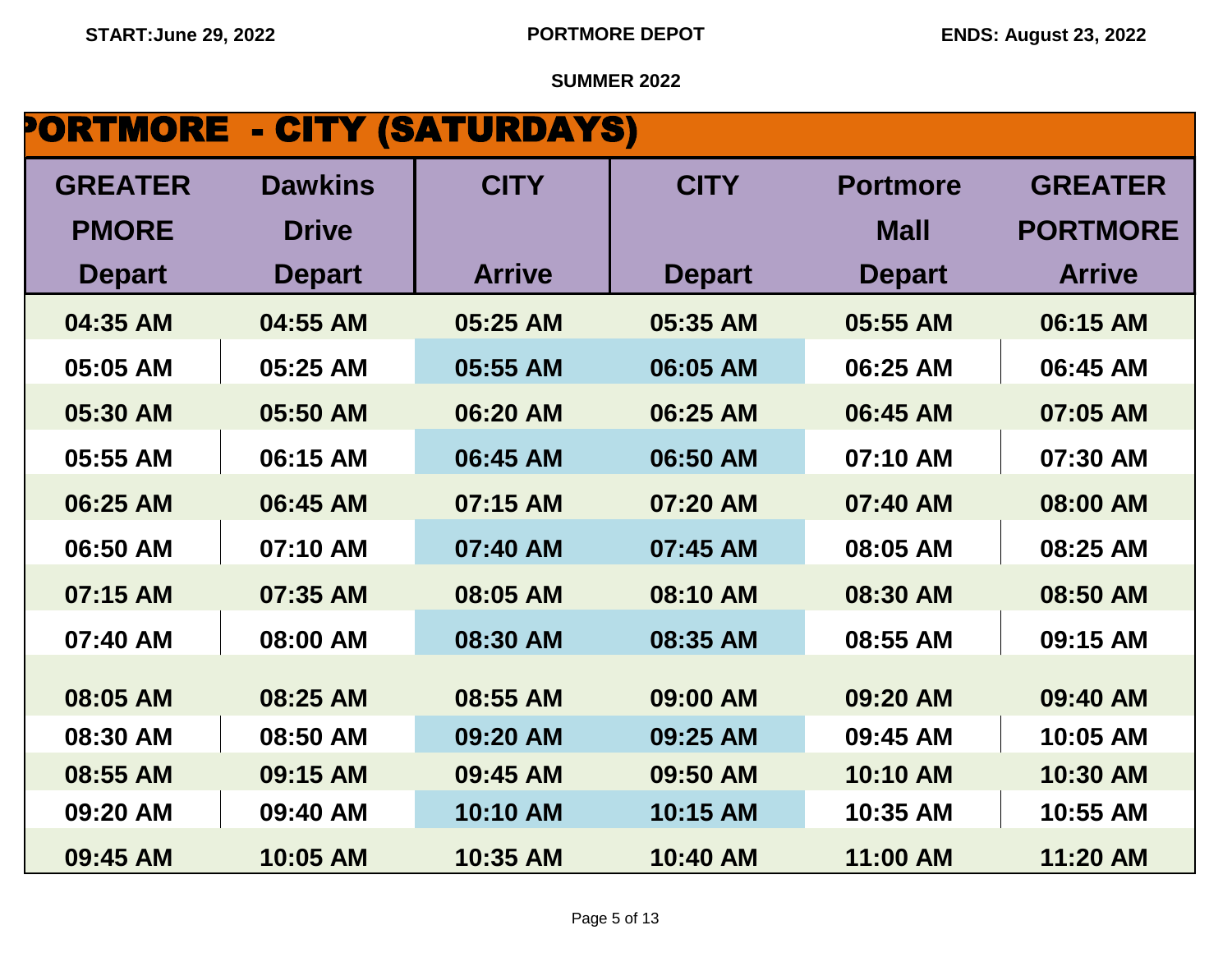| 10:10 AM | 10:30 AM | 11:00 AM | 11:05 AM | 11:25 AM | 11:45 AM |
|----------|----------|----------|----------|----------|----------|
| 10:35 AM | 10:55 AM | 11:25 AM | 11:30 AM | 11:50 AM | 12:10 PM |
| 11:00 AM | 11:20 AM | 11:50 AM | 11:55 AM | 12:15 PM | 12:35 PM |
| 11:25 AM | 11:45 AM | 12:15 PM | 12:20 PM | 12:40 PM | 01:00 PM |
| 11:50 AM | 12:10 PM | 12:40 PM | 12:45 PM | 01:05 PM | 01:25 PM |
| 12:15 PM | 12:35 PM | 01:05 PM | 01:10 PM | 01:35 PM | 01:55 PM |
| 12:40 PM | 01:00 PM | 01:30 PM | 01:35 PM | 02:00 PM | 02:20 PM |
| 01:10 PM | 01:30 PM | 01:55 PM | 02:00 PM | 02:25 PM | 02:45 PM |
| 01:35 PM | 01:55 PM | 02:20 PM | 02:25 PM | 02:50 PM | 03:10 PM |
| 02:00 PM | 02:20 PM | 02:45 PM | 02:50 PM | 03:15 PM | 03:35 PM |
| 02:25 PM | 02:45 PM | 03:10 PM | 03:15 PM | 03:40 PM | 04:00 PM |
| 02:50 PM | 03:10 PM | 03:35 PM | 03:42 PM | 04:02 PM | 04:22 PM |
| 03:15 PM | 03:35 PM | 04:05 PM | 04:12 PM | 04:32 PM | 04:52 PM |
| 03:40 PM | 04:00 PM | 04:30 PM | 04:37 PM | 04:57 PM | 05:17 PM |
| 04:05 PM | 04:25 PM | 04:55 PM | 05:02 PM | 05:22 PM | 05:42 PM |
| 04:30 PM | 04:50 PM | 05:20 PM | 05:27 PM | 05:47 PM | 06:07 PM |
| 04:55 PM | 05:15 PM | 05:45 PM | 05:52 PM | 06:12 PM | 06:32 PM |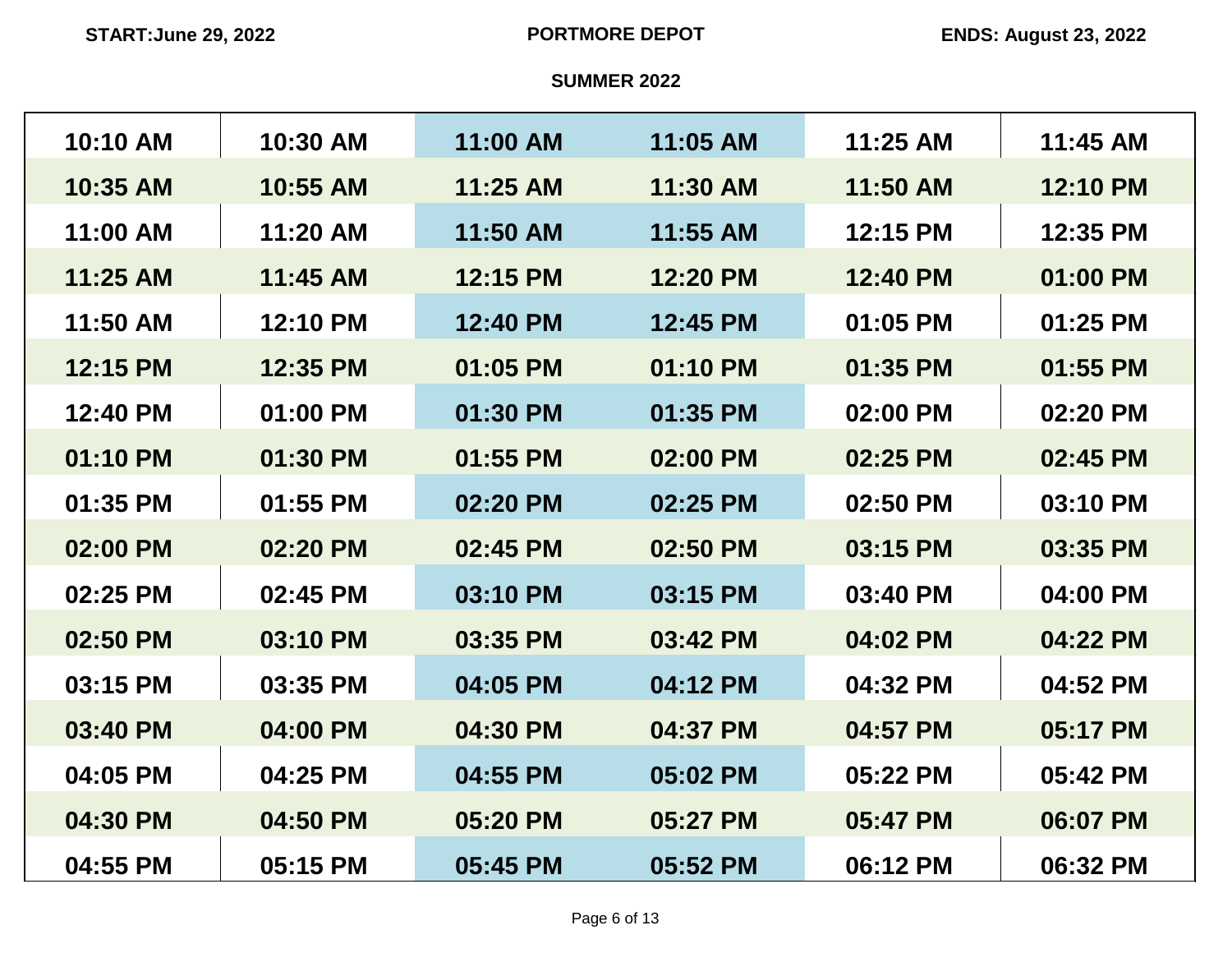| 05:20 PM | 05:40 PM | 06:10 PM | 06:17 PM | 06:37 PM | 06:57 PM |
|----------|----------|----------|----------|----------|----------|
| 05:45 PM | 06:05 PM | 06:35 PM | 06:42 PM | 07:02 PM | 07:22 PM |
| 06:10 PM | 06:30 PM | 07:00 PM | 07:07 PM | 07:27 PM | 07:47 PM |
| 06:35 PM | 06:55 PM | 07:25 PM | 07:32 PM | 07:52 PM | 08:12 PM |
| 07:00 PM | 07:20 PM | 07:50 PM | 07:57 PM | 08:17 PM | 08:37 PM |
| 07:25 PM | 07:45 PM | 08:15 PM | 08:20 PM | 08:45 PM | 09:05 PM |
| 07:50 PM | 08:10 PM | 08:35 PM | 08:40 PM | 09:05 PM | 09:25 PM |
| 08:15 PM | 08:35 PM | 09:00 PM | 09:05 PM | 09:30 PM | 09:50 PM |
| 08:45 PM | 09:05 PM | 09:30 PM | 09:35 PM | 10:00 PM | 10:20 PM |
| 09:15 PM | 09:35 PM | 10:00 PM | 10:05 PM | 10:30 PM | 10:50 PM |
|          |          |          |          |          |          |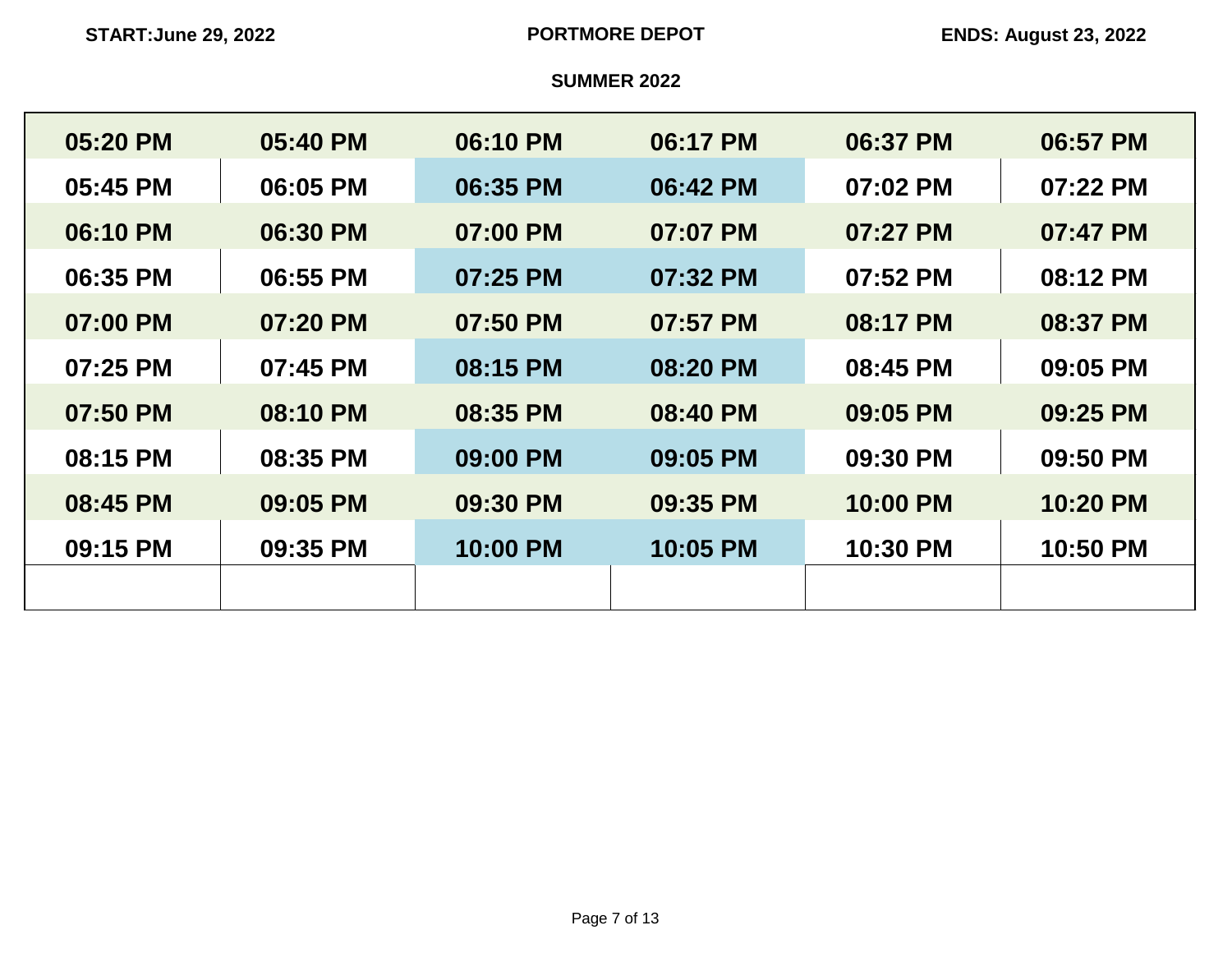# **PORTMORE - CITY (SUNDAYS)**

| <b>GREATER</b> | <b>Dawkins</b> | <b>CITY</b>   | <b>CITY</b>   | <b>Portmore</b> | <b>GREATER</b>  |
|----------------|----------------|---------------|---------------|-----------------|-----------------|
| <b>PMORE</b>   | <b>Drive</b>   |               |               | <b>Mall</b>     | <b>PORTMORE</b> |
| <b>Depart</b>  | <b>Depart</b>  | <b>Arrive</b> | <b>Depart</b> | <b>Depart</b>   | <b>Arrive</b>   |
| 05:35 AM       | 05:55 AM       | 06:15 AM      | 06:25 AM      | 06:45 AM        | 07:05 AM        |
| 06:10 AM       | 06:30 AM       | 06:50 AM      | 07:00 AM      | 07:20 AM        | 07:40 AM        |
| 06:40 AM       | 07:00 AM       | 07:20 AM      | 07:30 AM      | 07:50 AM        | 08:10 AM        |
| 07:10 AM       | 07:30 AM       | 07:50 AM      | 08:00 AM      | 08:20 AM        | 08:40 AM        |
| 07:43 AM       | 08:03 AM       | 08:23 AM      | 08:33 AM      | 08:53 AM        | 09:13 AM        |
| 08:16 AM       | 08:36 AM       | 08:56 AM      | 09:06 AM      | 09:26 AM        | 09:46 AM        |
| 08:49 AM       | 09:09 AM       | 09:29 AM      | 09:39 AM      | 09:59 AM        | 10:19 AM        |
| 09:22 AM       | 09:42 AM       | 10:02 AM      | 10:12 AM      | 10:32 AM        | 10:52 AM        |
| 09:55 AM       | 10:15 AM       | 10:35 AM      | 10:45 AM      | 11:05 AM        | 11:25 AM        |
| 10:28 AM       | 10:48 AM       | 11:08 AM      | 11:18 AM      | 11:38 AM        | 11:58 AM        |
| 11:01 AM       | 11:21 AM       | 11:41 AM      | 11:51 AM      | 12:11 PM        | 12:31 PM        |
| 11:34 AM       | 11:54 AM       | 12:14 PM      | 12:24 PM      | 12:44 PM        | 01:04 PM        |
| 12:07 PM       | 12:27 PM       | 12:47 PM      | 12:57 PM      | 01:17 PM        | 01:37 PM        |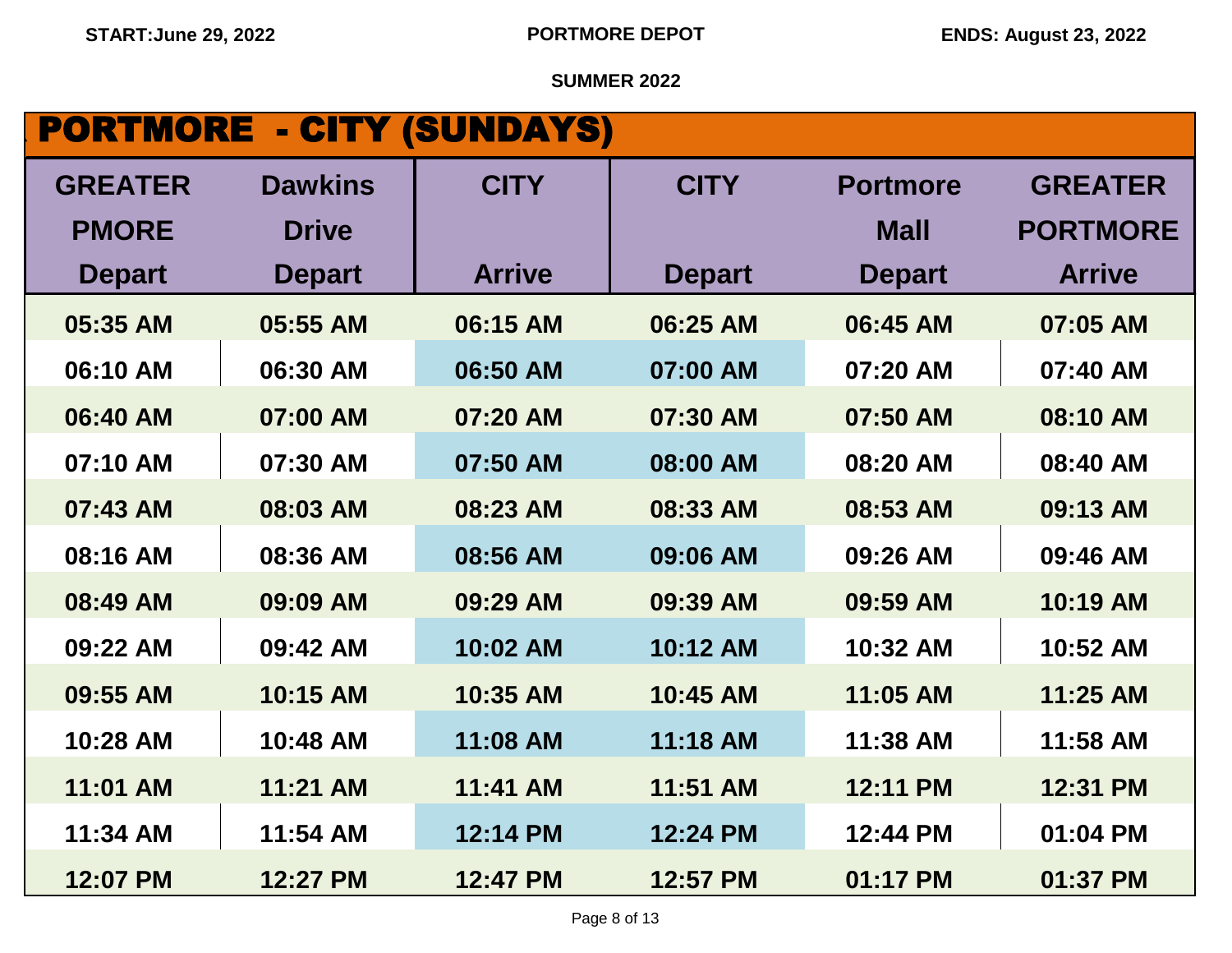| 12:40 PM | 01:00 PM | 01:20 PM | 01:30 PM | 01:50 PM | 02:10 PM |
|----------|----------|----------|----------|----------|----------|
| 01:13 PM | 01:33 PM | 01:53 PM | 02:03 PM | 02:23 PM | 02:47 PM |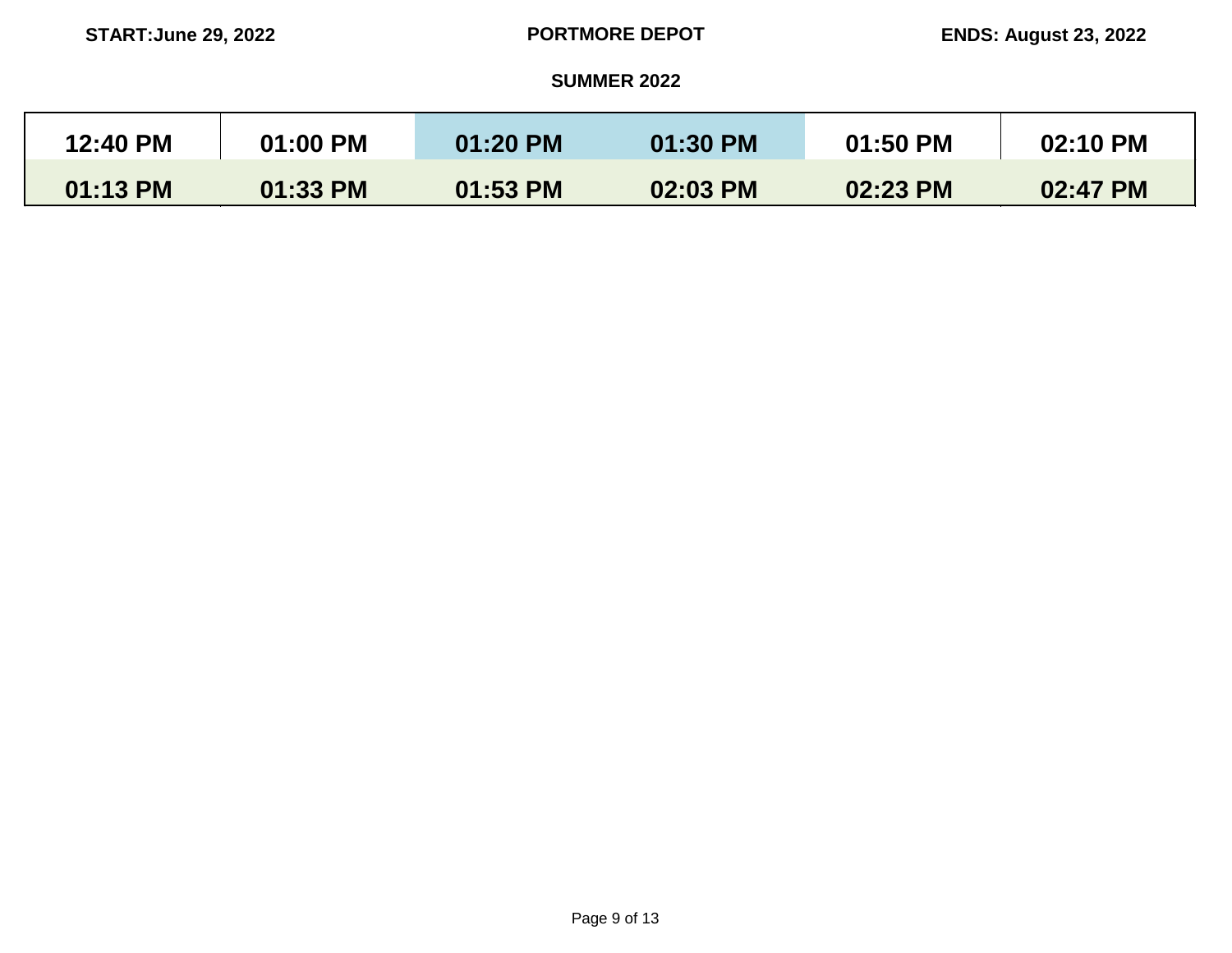| 01:46 PM | 02:06 PM | 02:26 PM | 02:33 PM | 02:53 PM | 03:17 PM |
|----------|----------|----------|----------|----------|----------|
| 02:19 PM | 02:37 PM | 02:57 PM | 03:04 PM | 03:24 PM | 03:48 PM |
| 02:52 PM | 03:10 PM | 03:30 PM | 03:37 PM | 03:57 PM | 04:21 PM |
| 03:25 PM | 03:43 PM | 04:03 PM | 04:10 PM | 04:30 PM | 04:54 PM |
| 03:58 PM | 04:16 PM | 04:36 PM | 04:46 PM | 05:06 PM | 05:30 PM |
| 04:31 PM | 04:49 PM | 05:09 PM | 05:19 PM | 05:39 PM | 06:03 PM |
| 05:04 PM | 05:22 PM | 05:42 PM | 05:49 PM | 06:09 PM | 06:33 PM |
| 05:37 PM | 05:55 PM | 06:15 PM | 06:22 PM | 06:42 PM | 07:06 PM |
| 06:10 PM | 06:28 PM | 06:48 PM | 06:55 PM | 07:15 PM | 07:39 PM |
| 06:43 PM | 07:01 PM | 07:21 PM | 07:28 PM | 07:48 PM | 08:12 PM |
| 07:16 PM | 07:34 PM | 07:54 PM | 08:01 PM | 08:21 PM | 08:45 PM |
| 07:49 PM | 08:07 PM | 08:27 PM | 08:34 PM | 08:54 PM | 09:18 PM |
| 08:22 PM | 08:40 PM | 09:00 PM | 09:07 PM | 09:27 PM | 09:51 PM |
| 08:55 PM | 09:13 PM | 09:33 PM | 09:40 PM | 10:00 PM | 10:24 PM |
| 09:30 PM | 09:48 PM | 10:08 PM | 10:15 PM | 10:35 PM | 10:59 PM |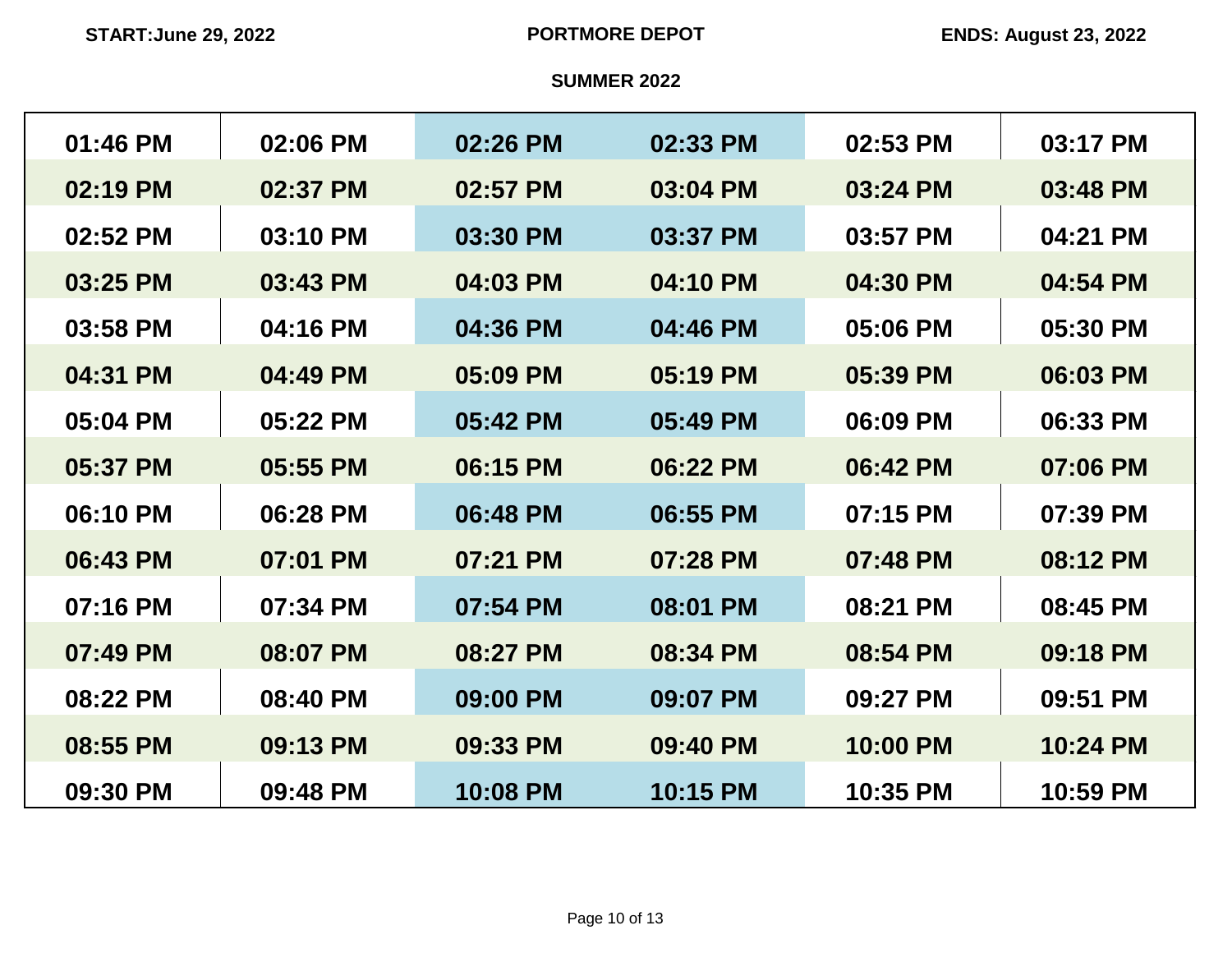| <b>RTMORE - CITY (PUBLIC HOLIDAYS)</b> |                |               |               |                 |                 |
|----------------------------------------|----------------|---------------|---------------|-----------------|-----------------|
| <b>GREATER</b>                         | <b>Dawkins</b> | <b>CITY</b>   | <b>CITY</b>   | <b>Portmore</b> | <b>GREATER</b>  |
| <b>PMORE</b>                           | <b>Drive</b>   |               |               | <b>Mall</b>     | <b>PORTMORE</b> |
| <b>Depart</b>                          | <b>Depart</b>  | <b>Arrive</b> | <b>Depart</b> | <b>Depart</b>   | <b>Arrive</b>   |
| 05:35 AM                               | 05:55 AM       | 06:15 AM      | 06:25 AM      | 06:45 AM        | 07:05 AM        |
| 06:10 AM                               | 06:30 AM       | 06:50 AM      | 07:00 AM      | 07:20 AM        | 07:40 AM        |
| 06:40 AM                               | 07:00 AM       | 07:20 AM      | 07:30 AM      | 07:50 AM        | 08:10 AM        |
| 07:10 AM                               | 07:30 AM       | 07:50 AM      | 08:00 AM      | 08:20 AM        | 08:40 AM        |
| 07:43 AM                               | 08:03 AM       | 08:23 AM      | 08:33 AM      | 08:53 AM        | 09:13 AM        |
| 08:16 AM                               | 08:36 AM       | 08:56 AM      | 09:06 AM      | 09:26 AM        | 09:46 AM        |
| 08:49 AM                               | 09:09 AM       | 09:29 AM      | 09:39 AM      | 09:59 AM        | 10:19 AM        |
| 09:22 AM                               | 09:42 AM       | 10:02 AM      | 10:12 AM      | 10:32 AM        | 10:52 AM        |
| 09:55 AM                               | 10:15 AM       | 10:35 AM      | 10:45 AM      | 11:05 AM        | 11:25 AM        |
| 10:28 AM                               | 10:48 AM       | 11:08 AM      | 11:18 AM      | 11:38 AM        | 11:58 AM        |
| 11:01 AM                               | 11:21 AM       | 11:41 AM      | 11:51 AM      | 12:11 PM        | 12:31 PM        |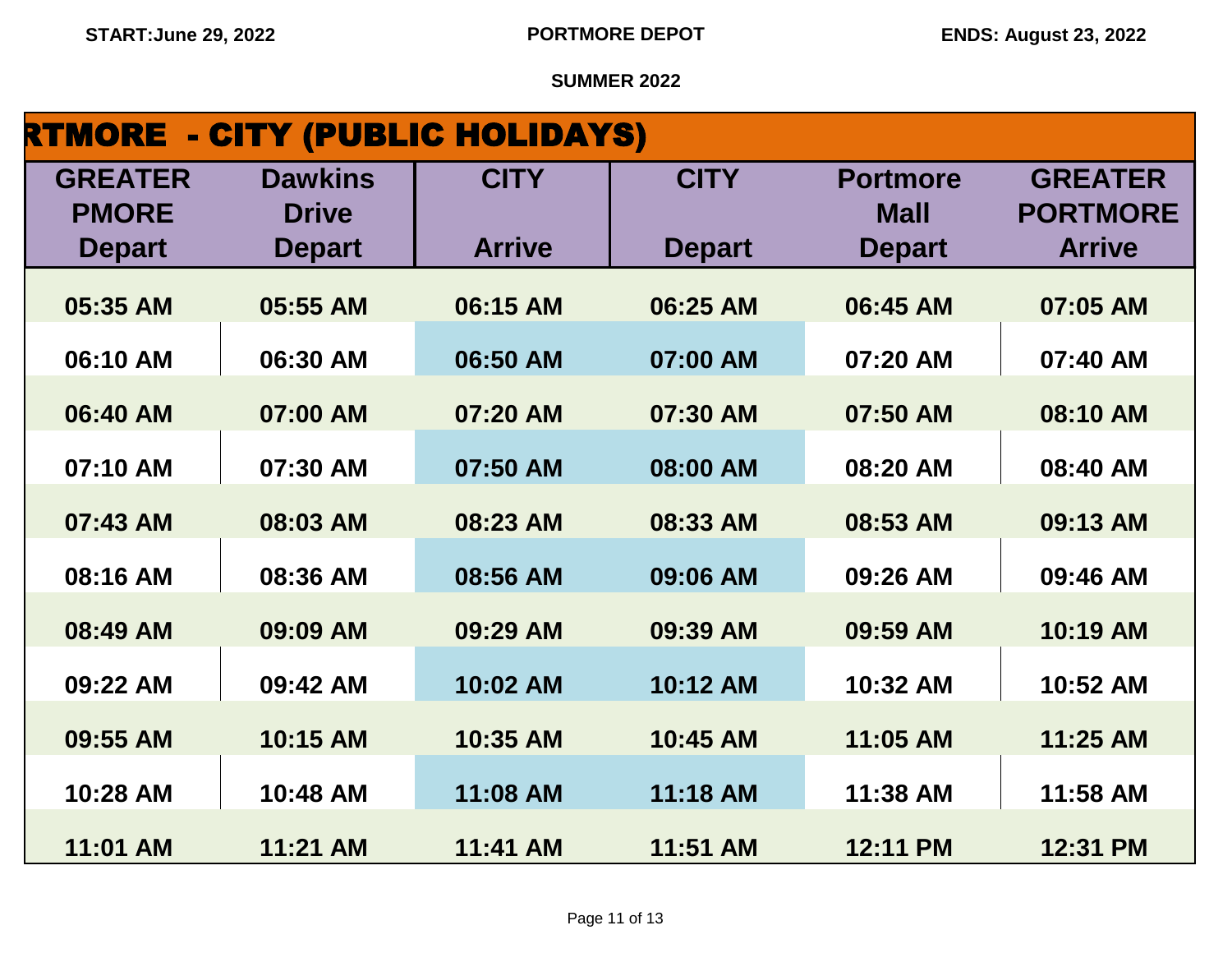| 11:34 AM | 11:54 AM | 12:14 PM | 12:24 PM | 12:44 PM | 01:04 PM |
|----------|----------|----------|----------|----------|----------|
| 12:07 PM | 12:27 PM | 12:47 PM | 12:57 PM | 01:17 PM | 01:37 PM |
| 12:40 PM | 01:00 PM | 01:20 PM | 01:30 PM | 01:50 PM | 02:10 PM |
| 01:13 PM | 01:33 PM | 01:53 PM | 02:03 PM | 02:23 PM | 02:47 PM |
| 01:46 PM | 02:06 PM | 02:26 PM | 02:33 PM | 02:53 PM | 03:17 PM |
| 02:19 PM | 02:37 PM | 02:57 PM | 03:04 PM | 03:24 PM | 03:48 PM |